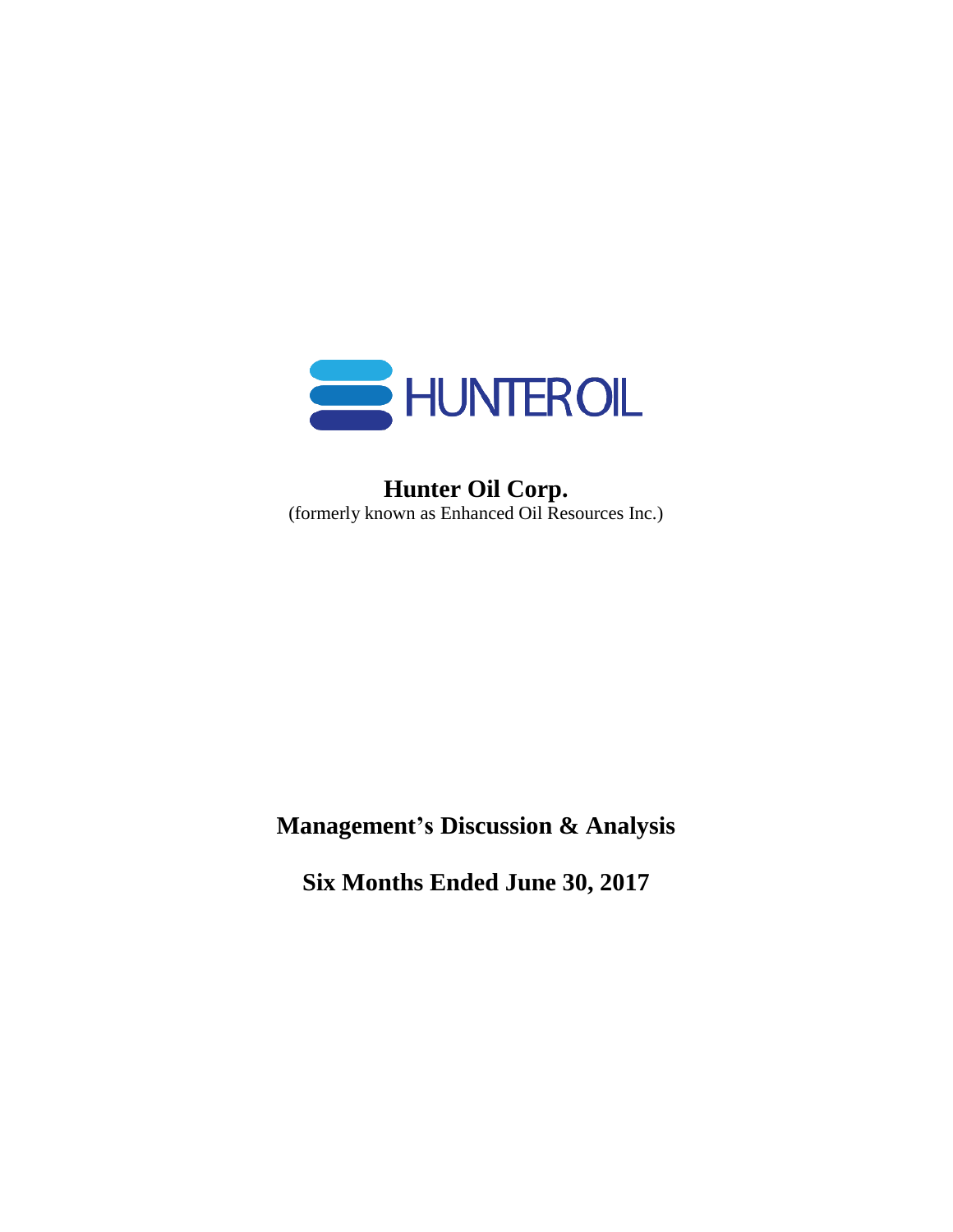# **DATE AND BASIS OF INFORMATION**

Hunter Oil Corp., formally known as Enhanced Oil Resources Inc., is a corporation incorporated in British Columbia, Canada and is engaged, through its wholly-owned U.S. subsidiaries (collectively referred to as the "Company", "we", or "our"), in the acquisition, development, operation and exploitation of crude oil and natural gas properties in the Permian Basin in eastern New Mexico, United States.

The Company's corporate headquarters are located in Vancouver, Canada and its operational headquarters is located in Houston, Texas. Common shares of the Company are listed on the TSX Venture Exchange ("TSX-V") under the symbol "HOC" and quoted on the Over the Counter marketplace ("OTCQX") under the symbol "HOILF." The registered address of the office is Suite 940, 1040 West Georgia Street, Vancouver, British Columbia, V6E 4H1 Canada. Additional information relating to the Company can be found on the SEDAR website at [www.sedar.com.](http://www.sedar.com/)

Effective August 14, 2016, the Company changed its name to Hunter Oil Corp. Concurrently, its trading symbol on the TSX-V changed from "EOR" to "HOC" and its trading symbol on the OTCQX changed from "EORIF" to "HOILF."

# **Liquidity and Going Concern**

While the unaudited interim condensed financial statements are prepared on the basis that the Company will continue to operate as a going concern, which assumes that the Company will be able to realize its assets and discharge its liabilities in the normal course of business for the twelve-month period following the date of the consolidated financial statements, certain conditions and events cast significant doubt on the validity of this assumption. For the three months ended June 30, 2017, the Company had negative cash flows from operations of approximately \$0.3 million and, at June 30, 2017, an accumulated deficit of approximately \$112.2 million. The Company also expects to incur further losses during the future development of its business. The Company's ability to continue as a going concern is dependent upon its ability to generate profitable production and to obtain additional funding from loans or equity financings or through other arrangements. Although the Company has been successful in obtaining financing, there is no assurance that it will be able to obtain adequate financing in the future or that such financing will be on terms acceptable to the Company.

The annual consolidated financial statements do not reflect the adjustments to the carrying values of assets and liabilities and the reported expenses and balance sheet classifications that would be necessary were the going concern assumption deemed to be inappropriate. These adjustments could be material.

# **Basis of Presentation**

The following Management's Discussion and Analysis ("MD&A") is dated August 28, 2017 and should be read in conjunction with the Company's consolidated financial statements and related notes for the six months ended June 30, 2017, as well as the consolidated financial statements and related notes, and MD&A for the year ended December 31, 2016. The referenced consolidated financial statements have been prepared by management and approved by the Company's Board of Directors. Unless otherwise noted, all financial information presented herein has been prepared in accordance with International Financial Reporting Standards ("IFRS") as issued by the International Accounting Standards Board ("IASB").

All financial information is in US dollars, unless otherwise indicated.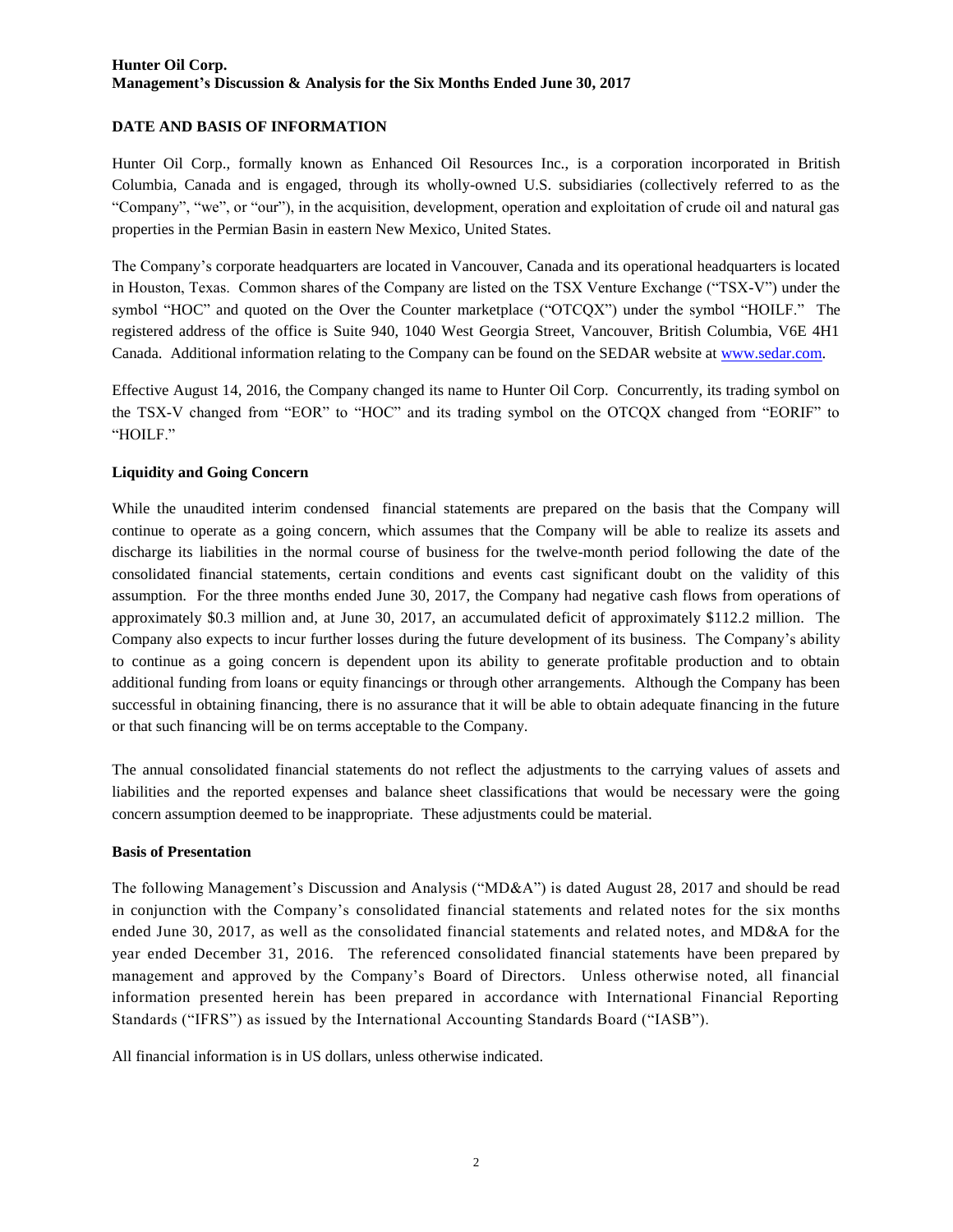#### **Non-IFRS Financial Measures**

Certain financial measures in this MD&A, namely netback, cash flow from operations, lifting costs and EBITDA are not prescribed, do not have a standardized meaning defined by IFRS and therefore may not be comparable with the calculation of similar measures by other companies.

Netbacks are used by the Company as a key measure of performance and are not intended to represent operating profit nor should they be viewed as an alternative to cash flow provided by operating activities, net earnings or other measures of financial performance calculated in accordance with IFRS. A netback is a per barrel (or mcf) computation determined by deducting royalties, production expenses, transportation and selling expenses from the oil or gas sales price to measure the average net cash received from the barrels or mcf sold.

Lifting costs include all production costs necessary to produce oil or gas, however exclude severance taxes.

EBITDA refers to income (loss) before income taxes, depletion, depreciation, amortization and accretion.

Please refer to the Abbreviations and Definitions section at the end of this document which lists abbreviations and definitions commonly referred to in the energy business and which may be used in this MD&A.

#### **BUSINESS OVERVIEW**

#### **Overview of Six Months Ended June 30, 2017**

**Crude Oil and Natural Gas Business Segment.** The Company has one reportable business segment; crude oil and natural gas production and development, with all activities located in the United States of America. As such, we produce oil and gas from Permian Basin crude oil fields located in eastern New Mexico. The New Mexico fields were purchased in 2007 ("Chaveroo Field" and "Milnesand Field") because they represented excellent candidates for future development based on estimates of substantial remaining original-oil-in-place ("OOIP"). The OOIP associated with these fields represents more than 300 million barrels, of which some estimates project as much as 20% of OOIP could remain recoverable. The Company's net proved reserves at December 31, 2016 and 2015, respectively, were 12.6 million and 6.2 million barrels of equivalents with a net present value of \$233.4 million and \$180.2 million respectively, using a 10% discount rate for both periods. This represented a 103.2% increase in reserves as of December 31, 2016.

**Subsidiaries and Operations.** The operations of the Company include Hunter Oil Corp. (the Parent Company) and its wholly-owned subsidiary, Hunter Oil Management Corp. ("HOMC") (formerly Ridgeway Petroleum (Florida), Inc.). HOMC includes the results of its wholly-owned subsidiaries, Hunter Oil Resources Corp. (formerly Enhanced Oil Resources USA Inc.), Milnesand Minerals Inc., Chaveroo Minerals Inc., and Hunter Oil Production Corp. ("HOPC") (formerly Arizona Resources Industries, Inc.). HOPC includes the results of its wholly-owned subsidiaries, Ridgeway Arizona Oil Corp. and EOR Operating Company. All intercompany amounts have been eliminated upon consolidation.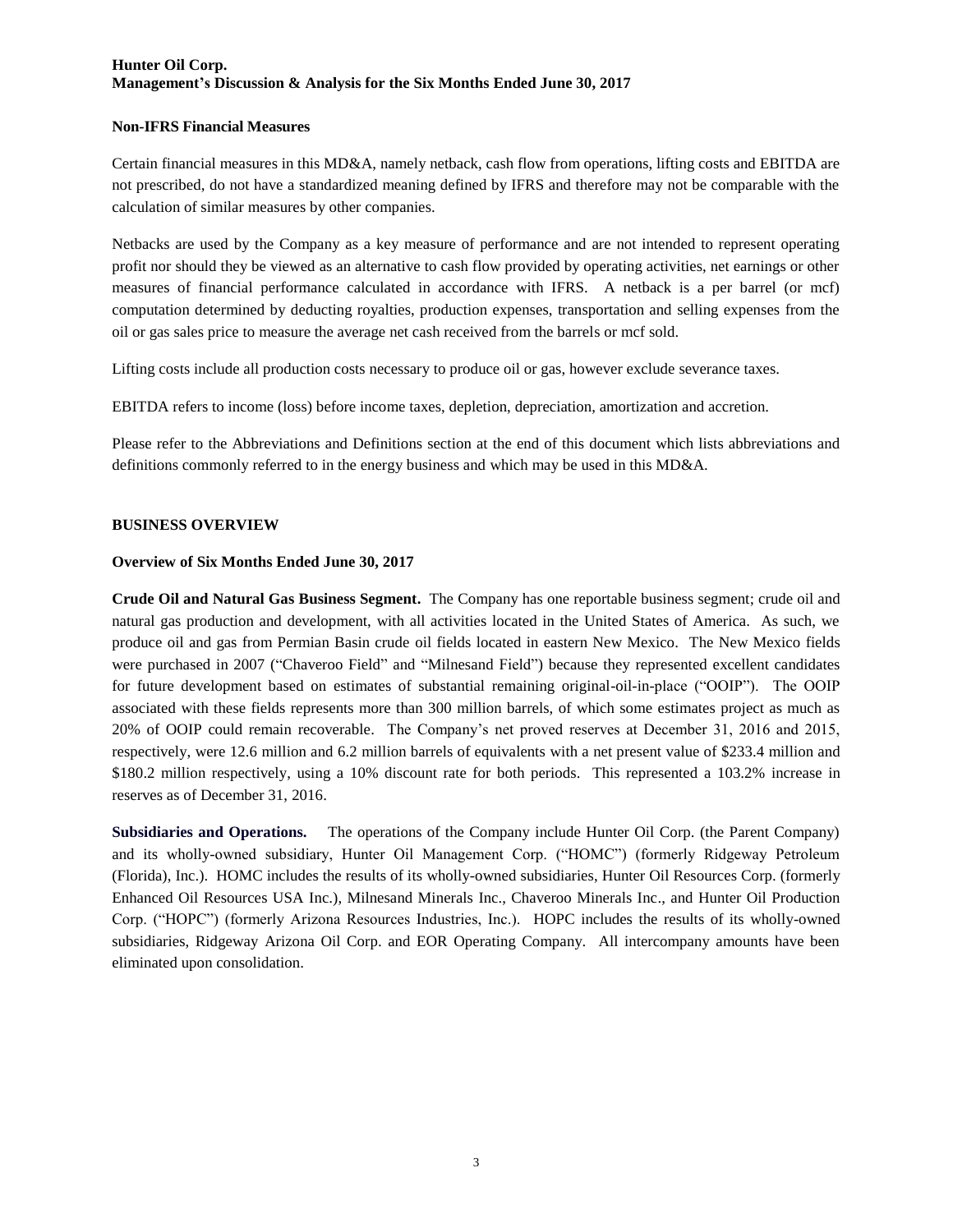# **OVERALL PERFORMANCE**

#### **Consolidated Statements of Operations and Comprehensive Loss:**

| (In thousands of US dollars)          | <b>Three Months Ended</b><br>June 30, |    | <b>Six Months Ended</b><br><b>June 30,</b> |    |         |    |                |  |
|---------------------------------------|---------------------------------------|----|--------------------------------------------|----|---------|----|----------------|--|
|                                       | 2017                                  |    | 2016                                       |    | 2017    |    | 2016           |  |
| Revenues                              |                                       |    |                                            |    |         |    |                |  |
| Oil and gas sales                     | \$<br>347                             | \$ | 317                                        | \$ | 804     | \$ | 553            |  |
| Less royalties                        | (72)                                  |    | (66)                                       |    | (168)   |    | (117)          |  |
| Revenues, net of royalties            | 275                                   |    | 251                                        |    | 636     |    | 436            |  |
| Expenses                              |                                       |    |                                            |    |         |    |                |  |
| Operating and production costs        | 241                                   |    | 180                                        |    | 560     |    | 348            |  |
| Workover expenses                     | 8                                     |    | 20                                         |    | 49      |    | 41             |  |
| General and administrative            | 443                                   |    | 482                                        |    | 1,043   |    | 1,167          |  |
| Loss on disposition of assets         |                                       |    | 45                                         |    | 22      |    | 45             |  |
| Depreciation and depletion            | 144                                   |    | 172                                        |    | 324     |    | 363            |  |
| Accretion                             | 110                                   |    | 95                                         |    | 221     |    | 191            |  |
| Other, net                            | (9)                                   |    | (54)                                       |    | 24      |    | $\overline{4}$ |  |
| Foreign currency translation loss     |                                       |    |                                            |    | 1       |    |                |  |
| Total expenses                        | 938                                   |    | 941                                        |    | 2,244   |    | 2,159          |  |
| Net comprehensive loss for the period | \$<br>(663)                           | \$ | (690)                                      | \$ | (1,608) | \$ | (1,723)        |  |
| Loss per share - basic and diluted    | \$<br>(0.08)                          | \$ | (0.12)                                     | \$ | (0.20)  | \$ | (0.30)         |  |

Results of operations for the six months ended June 30, 2017, included crude oil and natural gas sales revenues of \$0.8 million, and a net loss of \$1.6 million, compared to revenues of \$0.6 million and a net loss of \$1.7 million for the six months ended June 30, 2016. Per share losses (basic and fully diluted) were \$0.20 and \$0.30 for the six months ended June 30, 2017 and 2016, respectively. Cash used in operating activities for the six months ended June 30, 2017 was \$0.3 million compared to \$1.5 million in 2016, a decrease of \$1.2 million.

Results of operations for both the three months ended June 30, 2017 and 2016, included crude oil and natural gas sales revenues of \$0.35 million, and a net loss of \$0.7 million. Per share losses (basic and fully-diluted) were \$0.08 and \$0.12 for the three months ended June 30, 2017 and 2016, respectively.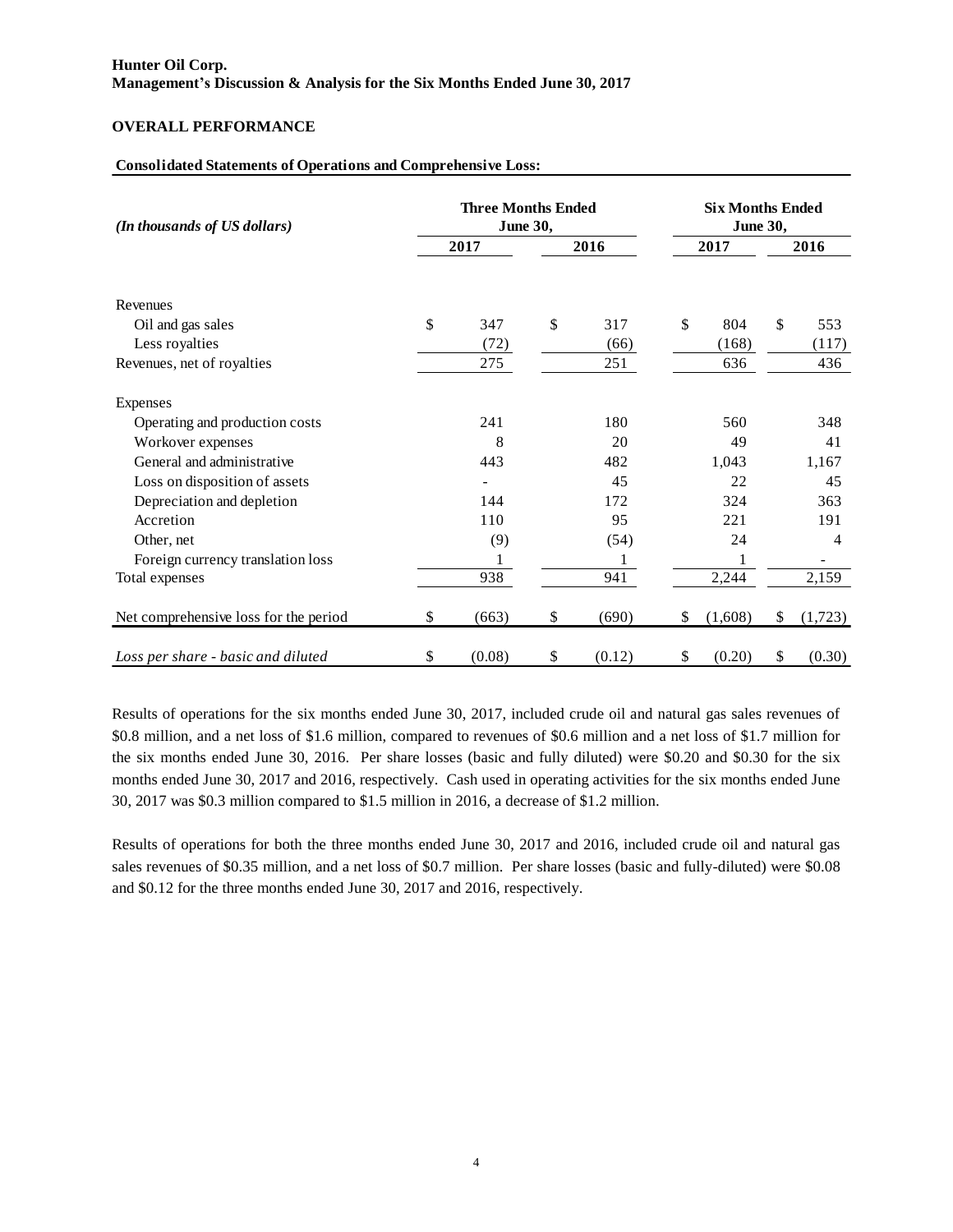# **DISCUSSION OF OPERATIONS**

# **Revenues**

Gross sales of crude oil and natural gas in the first six months of 2017 increased \$0.2 million, or 45.4 %, when compared to the same period in 2016. The increase is due to a 32.9% increase in the average price received for commodity sales (\$44.77 per Boe in 2017 compared to \$33.68 per Boe during the same three months in the prior year) coupled with a 9.4% increase in sales volumes (17,953 Boe's in 2017 compared to 16,414 Boe's in the prior year).

Gross sales revenue of crude oil and natural gas in the second quarter of 2017 increased 9.5% to \$0.35 million when compared to 2016. The increase in revenue is due to a 0.3% increase in sales volumes (8,060 Boe's in 2017 compared to 8,036 Boe's in the prior year) coupled with a 7.7% increase in the average price received for commodity sales (\$43.02 per Boe in 2017 compared to \$39.96 per Boe during the same three months in the prior year).

# **Operating Costs, Production Costs and Netback**

Our efforts have been focused on increasing oil recovery from legacy oil fields, which normally reflect higher operating costs than fields with newly established production. Since a majority of the Company's properties are older oil fields, we expect that operating costs will always be relatively higher due to the higher frequency of workovers, increasing compliance costs associated with increased regulatory activity and higher maintenance costs pending additional field development.

*Operating and Production Costs*: Operating and production costs for the six months ended June 30, 2017, increased approximately \$0.21 million (or 60.9%) to \$0.56 million, compared to \$0.35 million for 2016. The increase in costs is primarily due to the activity of eight wells that were acquired during 2016 and brought online coupled with the reactivation of wells in both the Milnesand and the Chaveroo fields.

Operating and production costs for the three months ended June 30, 2017, increased \$0.06 million (or 33.9%) to \$0.24 million when compared to the same three months in 2016. The increase in costs is principally due to the activity of eight wells brought online that were acquired in October 2016.

*Workover Expenses*: Workover expenses during the first six months in 2017 increased \$0.01 million (or 19.5%) to \$0.05 million when compared to the prior year.

Workover expenses for the three months ended June 30, 2017, decreased \$0.01 million (or 60.0%) to \$0.08 million when compared to the same three months in 2016.

*Netback*: Operating netback for the six months ended June 30, 2017, increased \$2.05 (or 113.9%) to \$3.85 income per Boe when compared to 2016. The increase in income is primarily due to higher sales volumes and higher oil prices.

Operating netback for the quarter ending June 31, 2017, was \$7.25 income per Boe compared to \$3.74 income per Boe for the same period in 2016. The increase in income is primarily due increased sales volumes, higher average price received for commodity sales and lower workover costs during the period.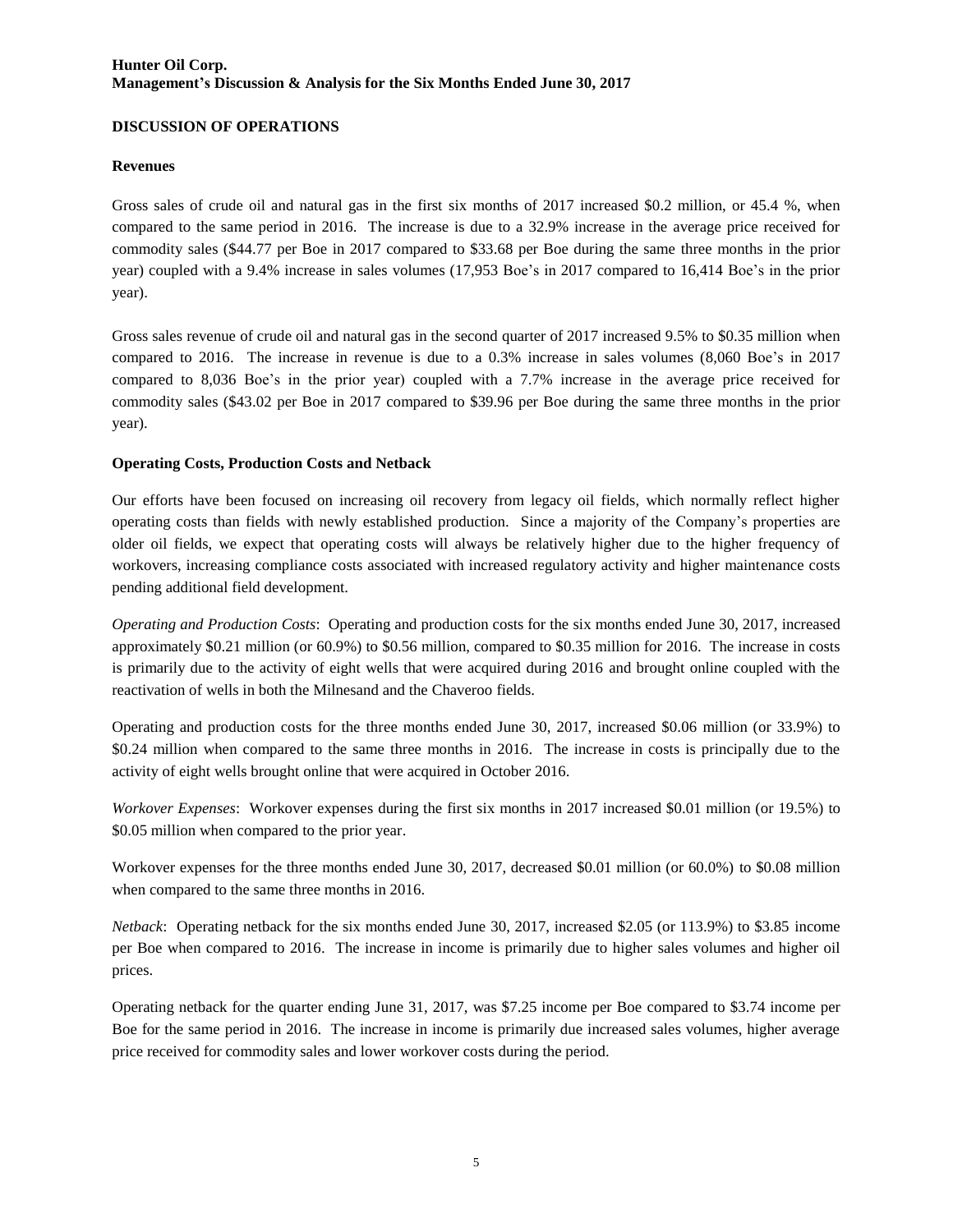#### **General and Administrative**

General and administrative expenses decreased approximately \$0.12 million (or 10.6%) to \$1.0 million for the six months ended June 30, 2017. The decrease in expenses is primarily due to personnel reductions in the Houston office. General and administrative expenses for the quarters ended June 30, 2017 and 2016, were \$0.4 million and \$0.5 million, respectively.

#### **Depreciation and Depletion**

Depreciation and depletion expenses for the six months ended June 30, 2017, were \$0.3 million compared to \$0.4 million for the same period in 2016. The \$0.1 million decrease was primarily due to lower well bond premiums and a lower depreciable asset base when compared to the prior year, coupled with increased reserve balances at December 31, 2016. Depreciation and depletion expenses were \$0.1 million and \$0.2 million for the quarters ended June 30, 2017 and 2016, respectively.

#### **Accretion**

Accretion expense for both the six-month and the three-month periods ended June 30, 2017 and 2016, were \$0.2 million and \$0.1 million, respectively.

#### **Foreign Exchange Gain (Loss)**

The Company's functional currency and presentational currency, as determined under International Accounting Standard ("IAS") 21, *The Effects of Changes in Foreign Exchange Rates*, is the United States dollar. All of the Company's operating expenses and capital expenditures are paid in the United States dollar except for general and administrative expense of the Canadian parent entity and all historical equity issuances of the Canadian parent which are denominated in Canadian dollars. There will continue to be an impact from currency translation and exchange gains and losses, but we believe this translation will have a small impact on our financial results. The average Canadian/US dollar exchange rate was \$0.75 for both of the six month periods ended June 30, 2017 and 2016.

#### **EBITDA Reconciliation**

| (In thousands of US Dollars)      | <b>Three Months Ended</b><br><b>June 30,</b> | <b>Six Months Ended</b><br><b>June 30,</b> |       |   |         |   |         |
|-----------------------------------|----------------------------------------------|--------------------------------------------|-------|---|---------|---|---------|
|                                   | 2017                                         |                                            | 2016  |   | 2017    |   | 2016    |
| Net comprehensive loss            | \$<br>(663)                                  | S                                          | (690) | S | (1,608) | S | (1,723) |
| Adjustments:                      |                                              |                                            |       |   |         |   |         |
| Loss on disposition of assets     |                                              |                                            | 45    |   | 22      |   | 45      |
| Depreciation and depletion        | 144                                          |                                            | 172   |   | 324     |   | 363     |
| Accretion                         | 110                                          |                                            | 95    |   | 221     |   | 191     |
| Foreign currency translation loss |                                              |                                            |       |   |         |   | ۰       |
| Financing costs and other, net    | (9)                                          |                                            | (54)  |   | 24      |   | 4       |
| <b>EBITDA</b>                     | \$<br>(417)                                  | S                                          | (431) | S | (1.016) |   | (1.120) |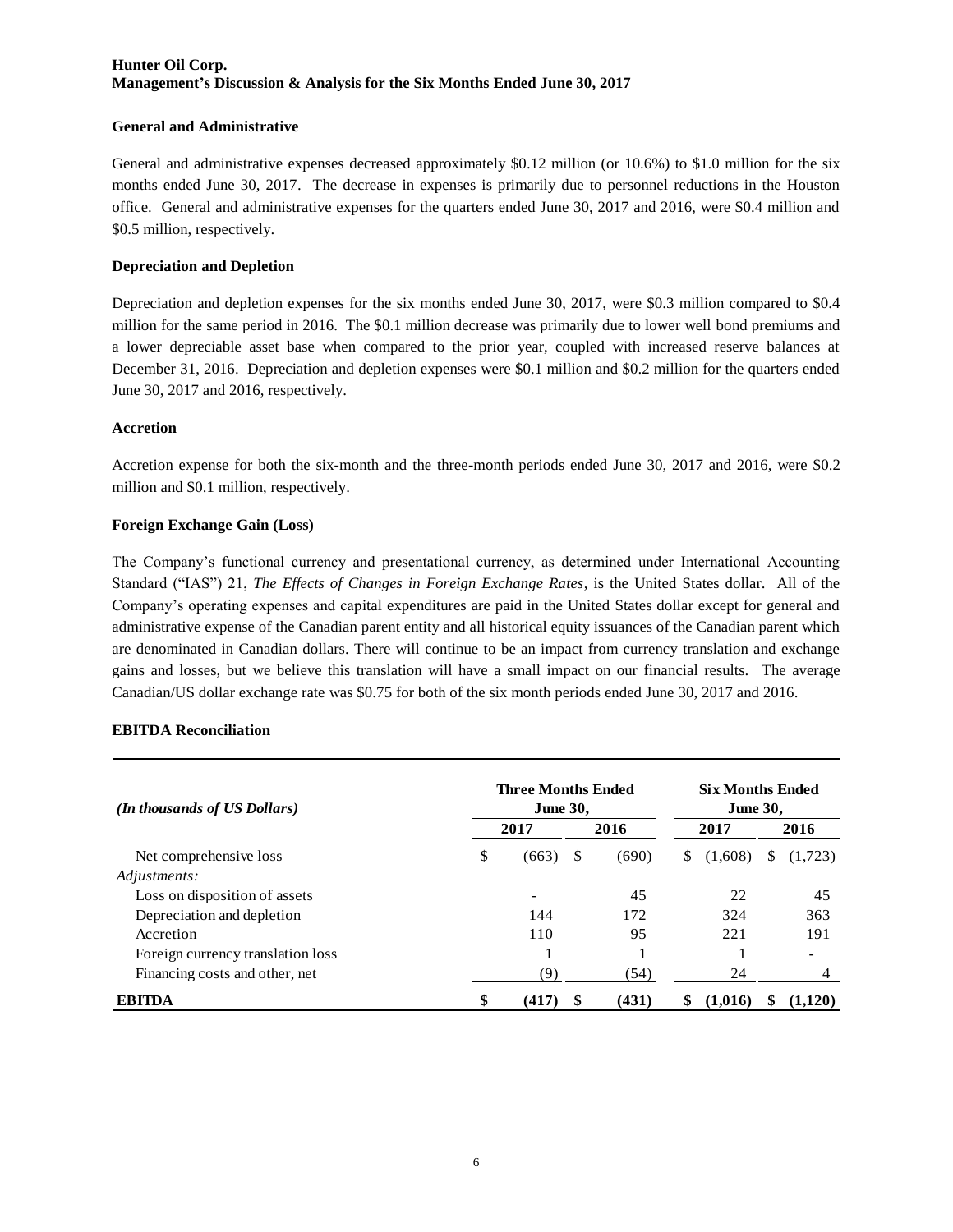# **Operating Netback Analysis**

# **Operating Netback Per Gross Boe:**

| (In <i>US</i> dollars)                | <b>Three Months Ended</b><br><b>June 30,</b> |             | <b>Six Months Ended</b><br><b>June 30,</b> |    |         |    |         |  |  |
|---------------------------------------|----------------------------------------------|-------------|--------------------------------------------|----|---------|----|---------|--|--|
|                                       |                                              | 2017        | 2016                                       |    | 2017    |    | 2016    |  |  |
| Oil & Gas Sales Volumes               |                                              |             |                                            |    |         |    |         |  |  |
| Oil equivalent                        | Boe's                                        | 8.060       | 8,036                                      |    | 17,953  |    | 16,414  |  |  |
| Average prices <sup>1</sup>           |                                              |             |                                            |    |         |    |         |  |  |
| Oil equivalent                        | \$/Boe                                       | \$<br>43.02 | \$<br>39.96                                | \$ | 44.77   | \$ | 33.68   |  |  |
| Less:                                 |                                              |             |                                            |    |         |    |         |  |  |
| Royalties, net <sup>2</sup>           | \$/Boe                                       | (8.93)      | (8.27)                                     |    | (9.36)  |    | (7.09)  |  |  |
| <b>Production taxes</b>               | \$/Boe\$                                     | (2.80)      | (2.82)                                     |    | (2.91)  |    | (2.34)  |  |  |
| Production costs                      | \$/Boe\$                                     | (23.09)     | (24.81)                                    |    | (24.84) |    | (22.30) |  |  |
| Workover expense                      | \$/Boe\$                                     | (0.95)      | (0.32)                                     |    | (3.81)  |    | (0.15)  |  |  |
| <b>Operating Netback</b> <sup>3</sup> | \$/Boe                                       | \$<br>7.25  | \$<br>3.74                                 | \$ | 3.85    | \$ | 1.80    |  |  |

**1** Average prices are after deduction of transportation costs.

<sup>2</sup> Net of related production taxes.

<sup>3</sup> Operating netback equals crude oil and natural gas sales less royalties, operating costs and transportation costs <sup>2</sup> Net of related production taxes.<br><sup>3</sup> Operating netback equals crude oil and natural gas sales less royalties, operating costs and transportation costs calculated on a Boe basis. Operating netback does not have a standa may not be comparable with the calculations of similar measures for other companies.

# **LIQUIDITY AND CAPITAL RESOURCES**

As of June 30, 2017, the Company had unrestricted cash of \$0.2 million and restricted cash balances of \$2.3 million.

On May 13, 2016, the Company closed a private placement of 6,470,000 common shares of the Company at a price of C\$0.50 per share to raise gross proceeds of US \$2.5 million. The intended use of proceeds is for operating expenses and general working capital.

During 2016, the Company received private placement proceeds of \$1.75 million. Total gross proceeds received from the private placement was \$2.5 million.

In order to provide the necessary funds to develop its projects, the Company is considering all available sources of financing to develop its projects, including equity, bank and mezzanine debt, asset sales and joint venture arrangements. The Company expects that financing of drilling activities will require dilution of equity interests or higher cost debt financing and will require that the development of these fields command a high rate of return on investment. The Company will continue to focus on operations activities that further its objectives of positive operating cash flows and increasing production in one or more of its oil fields.

While the 2016 consolidated financial statements are prepared on the basis that the Company will continue to operate as a going concern, which assumes that the Company will be able to realize its assets and discharge its liabilities in the normal course of business for the twelve-month period following the date of these consolidated financial statements, certain conditions and events cast significant doubt on the validity of this assumption. For the six months ended June 30, 2017, the Company had negative cash flows from operations of approximately \$0.3 million and, at June 30, 2017, an accumulated deficit of approximately \$112.2 million. The Company also expects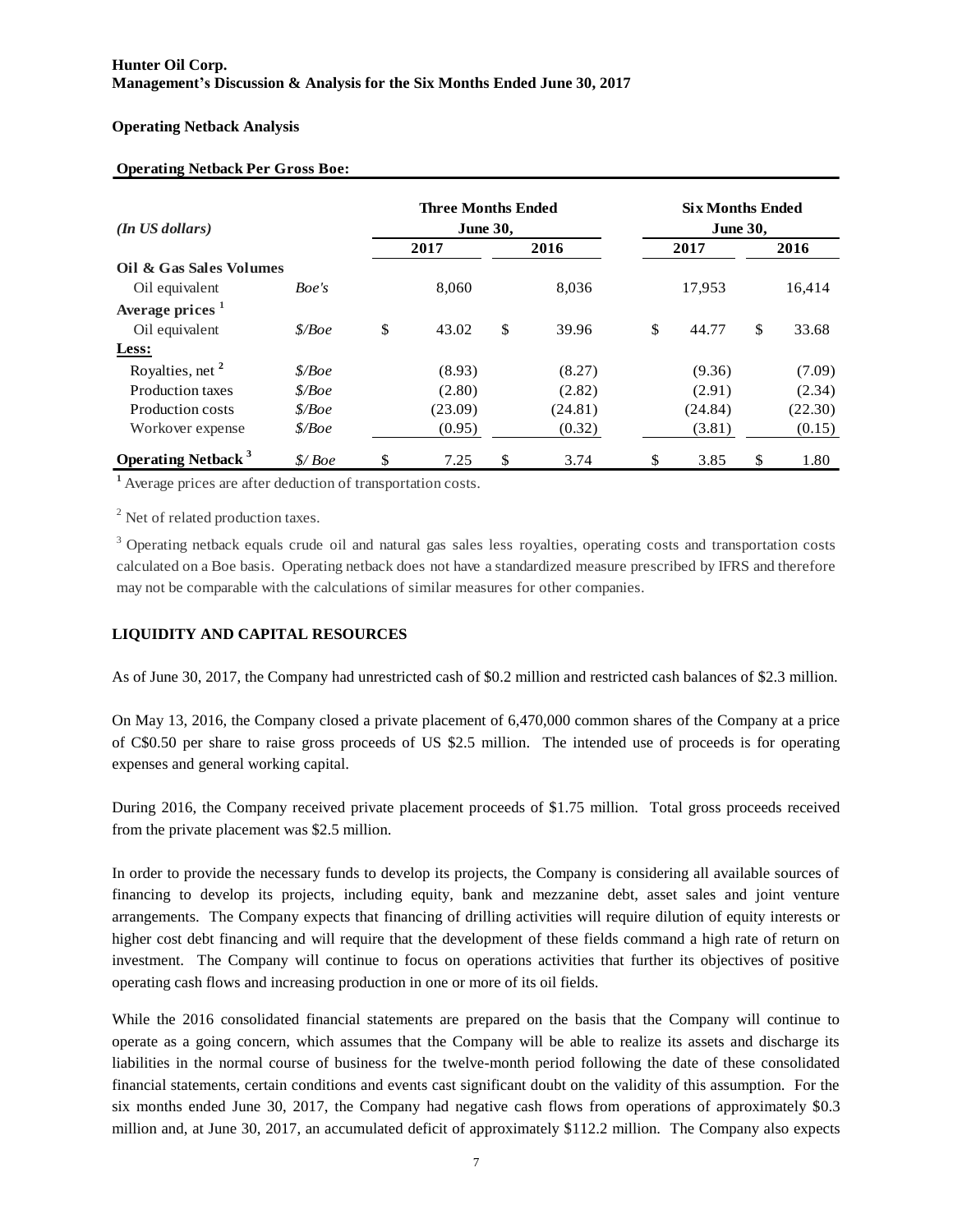to incur further losses during the future development of its business. The Company's ability to continue as a going concern is dependent upon its ability to generate profitable production and to obtain additional funding from loans or equity financings or through other arrangements. Although the Company has been successful in obtaining financing, there is no assurance that it will be able to obtain adequate financing in the future or that such financing will be on terms acceptable to the Company.

# **QUARTERLY RESULTS OF OPERATIONS AND SELECT FINANCIAL DATA**

# **Summary of Quarterly Information:**

# **Quarterly Revenue, Loss and Earnings Per Share:**

| (In thousands except per share amounts) |      |         |  |         |  |        |  |             |  |         |  |         |  |        |  |        |  |
|-----------------------------------------|------|---------|--|---------|--|--------|--|-------------|--|---------|--|---------|--|--------|--|--------|--|
|                                         | 2015 |         |  |         |  | 2016   |  |             |  |         |  |         |  | 2017   |  |        |  |
|                                         |      | Third   |  | Fourth  |  | First  |  | Second      |  | Third   |  | Fourth  |  | First  |  | Second |  |
| Revenues                                |      | 372     |  | 325     |  | 236    |  | 317         |  | 407     |  | 455     |  | 457    |  | 347    |  |
| Net comprehensive loss                  |      | (1.099) |  | (1.424) |  | 1,033  |  | $(690)$ \$  |  | (1,147) |  | (1,101) |  | (945)  |  | (663)  |  |
| Per share - basic                       |      | (0.69)  |  | (0.89)  |  | (0.65) |  | $(0.12)$ \$ |  | (0.20)  |  | (0.19)  |  | (0.12) |  | (0.08) |  |
| Per share - diluted                     |      | (0.69)  |  | (0.89)  |  | (0.65) |  | (0.12)      |  | (0.20)  |  | (0.19)  |  | (0.12) |  | (0.08) |  |

Revenue varies directly with the average price of oil received and production volumes achieved. The following table summarizes the average received prices and gross production for the three-month periods indicated:

#### **Quarterly Average Prices Received and Sales Volumes:**

|                        |       | 2015              |                                     | 2016          | 2017   |        |                       |        |
|------------------------|-------|-------------------|-------------------------------------|---------------|--------|--------|-----------------------|--------|
|                        | Third | Fourth            | First                               | <b>Second</b> | Third  | Fourth | First                 | Second |
| Average price received |       | $$43.34$ $$37.43$ | $$28.19$ \$ 39.96 \$ 39.58 \$ 43.77 |               |        |        | $$46.19 \quad $43.02$ |        |
| Sales volume           | 8.571 | 8.704             | 8.378                               | 8.036         | 10.309 | 10.389 | 9.893                 | 8.060  |

The quarterly table reflects operational activity arising from planned and unplanned activities, such as regulatory requirements, changes in prices, availability of oil field services and/or weather related downtime, thereby affecting the level of workover and maintenance activity in each of the oilfields. Crude oil sales decreased in the first and second quarters of 2017 principally due to the loss of production of a few wells that went offline during the period.

The increase in crude oil sales in the fourth quarter of 2016 was due to the activity of eight wells brought online that were acquired during 2016 coupled with the reactivation of wells in both the Milnesand and the Chaveroo fields. The increase in crude oil sales in the third quarter of 2016 was due to the reactivation of wells in both the Milnesand and the Chaveroo fields. Crude oil sales volume decreased in the second quarter of 2016 principally due to an increase in crude storage. The decrease in crude oil sales volumes in the first quarter of 2016 was primarily due to weather related downtime in January 2016. The increases in crude oil sales volumes in the fourth quarter of 2015 was due to the reactivation of numerous wells in both the Milnesand and the Chaveroo fields.

Revenue decreased in the second quarter of 2017 due to both the lost production of wells going offline and lower oil prices. The increase in revenue in the fourth quarter of 2016 was due to both higher sales volumes and higher oil prices. Revenue increased in the third quarter of 2016 due to higher sales volumes. Revenue increased in the second quarter of 2016 due to higher commodity prices received from oil sales. Revenue decreased in the first quarter of 2016 and the fourth quarter of 2015 due to lower commodity prices received from oil sales.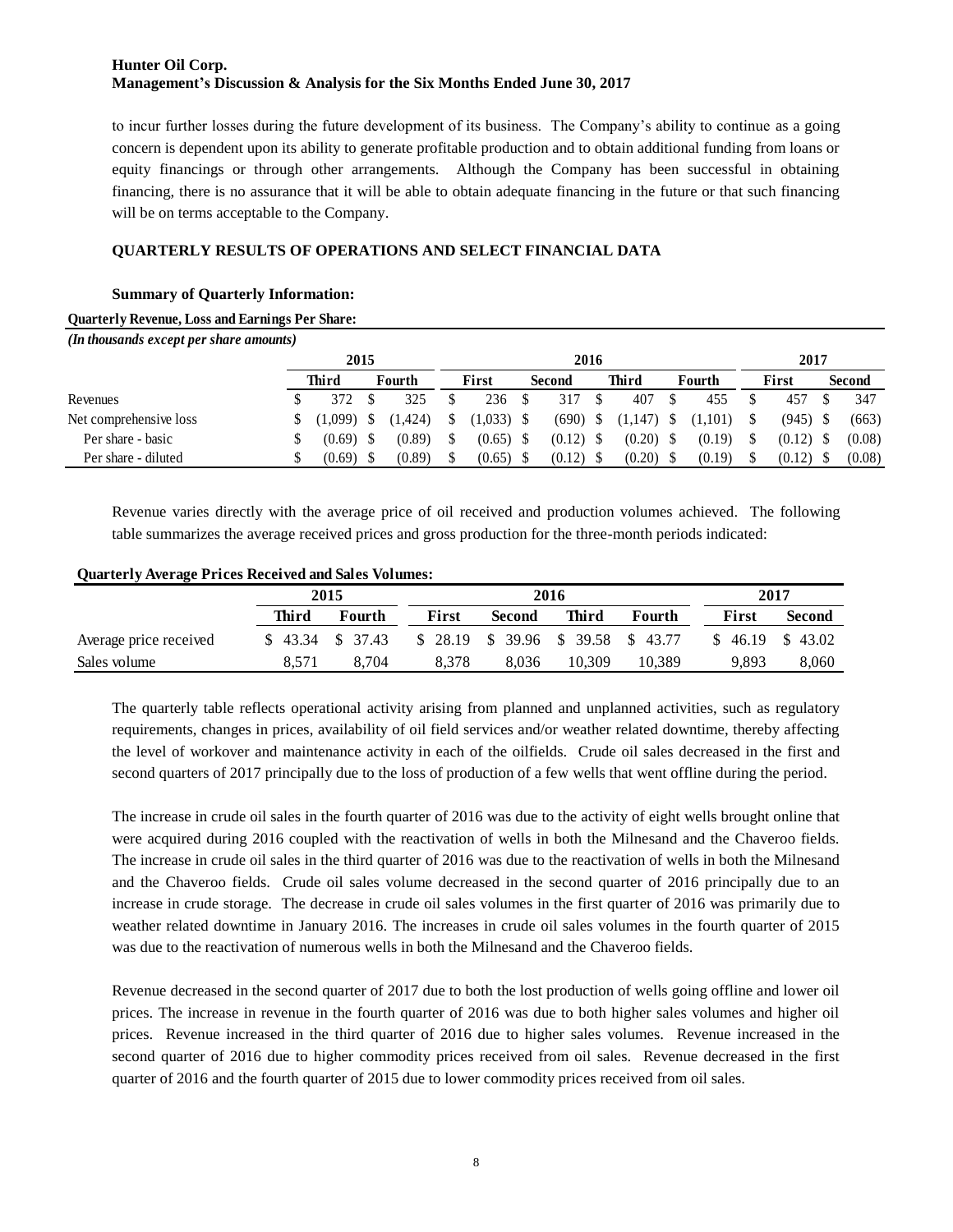### **Equity Placements**

On May 13, 2016, the Company closed a private placement of 6,470,000 common shares of the Company at a price of C \$0.50 per share to raise gross proceeds of US \$2.5 million. The intended use of proceeds is for operating expenses and general working capital.

During 2016, the Company received private placement proceeds of \$1.75 million. Total gross proceeds received from the private placement was \$2.5 million.

#### **Regulatory Compliance in New Mexico**

The Company's operating subsidiaries, primarily Ridgeway Arizona Oil Corp. ("Ridgeway") and EOR Operating Company, conduct their operations under the oversight of multiple federal and state agencies. The Company's Chaveroo field is operated by Ridgeway, which is both the federal and State of New Mexico operator of record. The Company's other principal oil field, Milnesand, is operated by EOR Operating Company, which is both the federal and State of New Mexico operator of record.

# **DISCLOSURE OF CONTROLS, PROCEDURES AND INTERNAL CONTROLS OVER FINANCIAL REPORTING**

As a TSX Venture Exchange issuer, the Company's officers are not required to certify the design and evaluation of operating effectiveness of the Company's disclosure controls and procedures ("DC&P") or its internal controls over financial reporting ("ICFR"). The Company maintains DC&P designed controls to ensure that information required to be disclosed in reports filed or submitted is accumulated and communicated to management, including the Chief Executive Officer and the Chief Financial Officer, as appropriate, to allow timely decisions regarding required disclosure. In addition, the Chief Executive Officer and the Chief Financial Officer have designed controls over financial reporting to provide reasonable assurance regarding the reliability of financial reporting and the preparation of consolidated financial statements for external purposes in accordance with generally accepted accounting principles. Due to its size, the small number of employees, the scope of its current operations, its limited liquidity and capital resources, there are inherent limitations on the Company's ability to design and implement on a cost effective basis the DC&P and ICFR procedures, the effect of which may result in additional risks related to the quality, reliability, transparency and timeliness of its interim filings and other reports. There have been no changes in ICFR during the six months ended June 30, 2017.

#### **OFF-BALANCE SHEET ARRANGEMENTS**

The Company does not have any special purpose entities nor is it party to any arrangements that would be excluded from the consolidated balance sheet.

# **RELATED PARTY TRANSACTIONS**

The Company paid approximately \$0.12 million in management fees to an entity controlled by the Company's Chief Executive Officer during the six months ended June 30, 2017 and 2016, respectively.

# **CRITICAL ACCOUNTING ESTIMATES**

Estimates and underlying assumptions are reviewed on an ongoing basis and involve significant estimation uncertainty which have a significant risk of causing adjustments to the carrying amounts of assets and liabilities.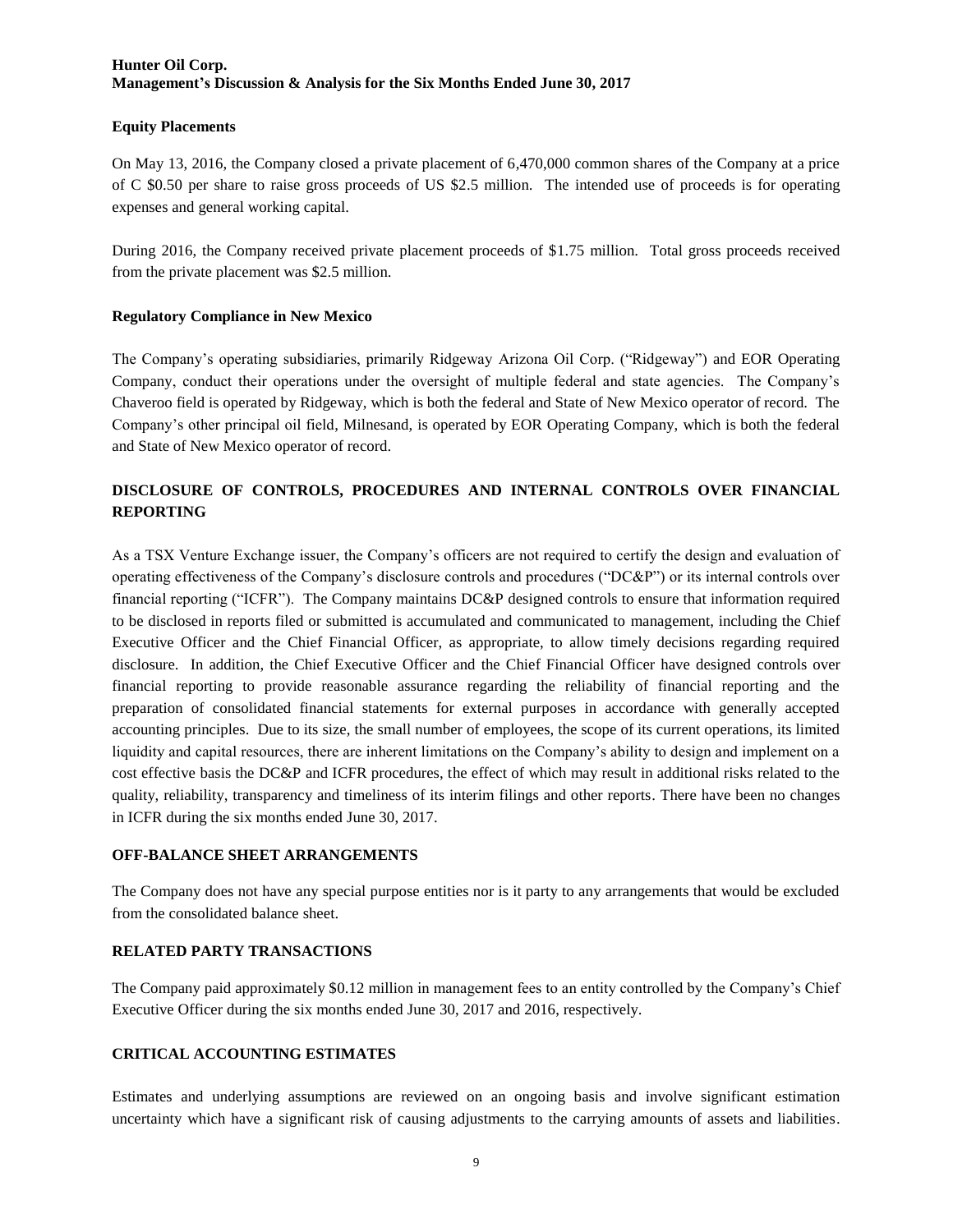Revisions to accounting estimates are recognized in the year in which the estimates are reviewed and for any future years affected. Significant judgments, estimates and assumptions made by management in the consolidated financial statements are outlined below:

*Oil and natural gas reserves:* Certain depletion, depreciation, impairment and asset retirement obligation charges are measured based on the Company's estimate of proved and probable oil and gas reserves and resources. The estimation of proved and probable reserves and resources is an inherently complex process and involves the exercise of professional judgment. Oil and natural gas reserves have been evaluated at December 31, 2016 and December 31, 2015 by independent petroleum engineers in accordance with National Instruments 51-101 "*Standards of Disclosure for Oil and Gas Activities*".

Oil and natural gas reserve estimates are based on a range of geological, technical and economic factors, including projected future rates of production, estimated commodity prices, engineering data, and the timing and amount of future expenditures, all of which are subject to uncertainty. Assumptions reflect market and regulatory conditions existing at the reporting date, which could differ significantly from other points in time throughout the year, or future periods. Changes in market and regulatory conditions and assumptions can materially impact the estimation of net reserves and resources. *Impairment of assets:* The Company evaluates its assets for possible impairment at the CGU level. The determination of CGUs requires judgment in defining the smallest grouping of integrated assets that generate identifiable cash inflows that are largely independent of the cash inflows of other assets or groups of assets. The allocation of assets into CGUs has been determined based on similar geological structure, shared infrastructure, geographical proximity, commodity type, the existence of active markets, similar exposure to market risks, and the way in which management monitors the operations.

The recoverable amounts of CGUs and individual assets have been determined based on the higher of fair value less costs of disposal model and value in-use model. The key assumptions the Company uses in estimating future cash flows for recoverable amounts are: anticipated future commodity prices, expected production volumes, future operating and development costs, estimates of inflation on costs and expenditures, expected income taxes and discount rates. In addition, the Company considers the current environmental, social and governance issues affecting its property interests and operations, including the current legislative and regulatory activity affecting the permitting and approval of its projects and operations. Changes to these assumptions will affect the estimated recoverable amounts attributed to a CGU or individual assets and may then require a material adjustment to their related carrying value.

The decision to transfer exploration and evaluation assets to property and equipment is based on management's determination of a property's technical feasibility and commercial viability based on proved and probable reserves as well as related future cash flows.

Judgements are required to assess when impairment indicators exist and impairment testing is required. In determining the recoverable amount of assets, in the absence of quoted market prices, impairment tests are based on estimates of reserves, production rates, future oil and natural gas prices, future costs, discount rates, market value of land and other relevant assumptions.

The application of the Company's accounting policy for exploration and evaluation assets requires management to make certain judgements as to future events and circumstances as to whether economic quantities of reserves will be found so as to assess if technical feasibility and commercial viability has been achieved.

Judgements are made by management to determine the likelihood of whether deferred income tax assets at the end of the reporting period will be realized from future taxable earnings.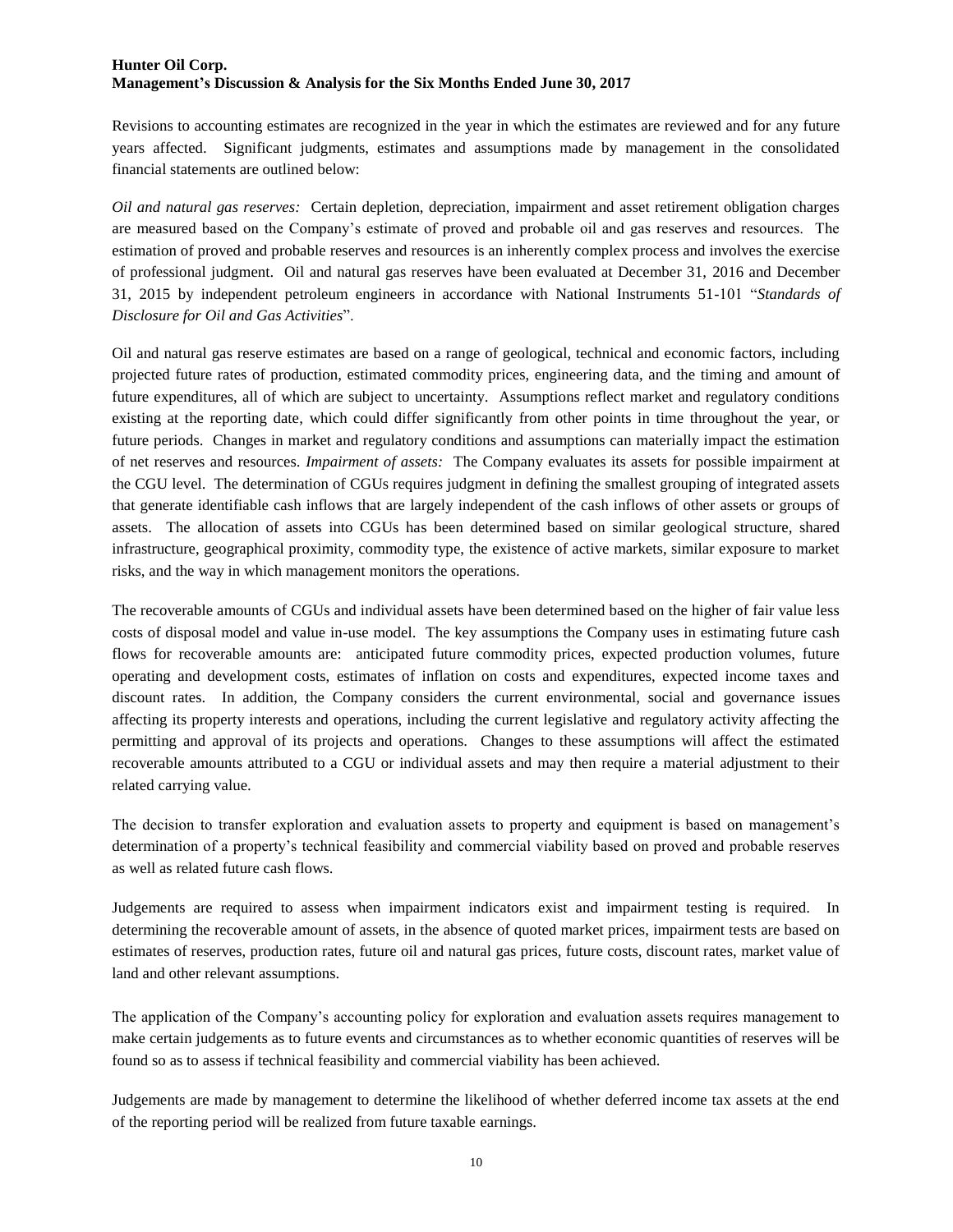*Asset retirement obligations:* The Company estimates and recognizes liabilities for future asset retirement obligations and restoration of exploration and evaluation assets, and for oil and gas development and producing assets. These provisions are based on estimated costs, which take into account the anticipated method and extent of restoration, technological advances and the possible future use of the asset. Actual costs are uncertain and estimates can vary as a result of changes to relevant laws and regulations, the emergence of new restoration techniques, operating experience and prices. The expected timing of future retirement and restoration may change due to these factors, as well as affect the estimates of reserve life. Changes to assumptions related to future expected costs, discount rates and timing may have a material impact on the amounts presented. The Company has chosen to use a risk-free rate for discounting asset retirement obligations.

# **POTENTIAL RISKS AND UNCERTAINTIES**

The resource industry is highly competitive and, in addition, exposes the Company to a number of risks. Resource exploration and development involves a high degree of risk, which even a combination of experience, knowledge and careful evaluation may not be able to overcome. It is also highly capital intensive and the ability to complete a development project may be dependent on the Company's ability to raise additional capital. In certain cases, this may be achieved only through joint ventures or other relationships, which would reduce the Company's ownership interest in the project. There is no assurance that development operations will prove successful.

#### **SUBSEQUENT EVENTS**

On May 5, 2017, as a result of delinquent filing of its consolidated financial statements, the Company was issued a Cease Trade Order by the British Columbia Securities Commission (see the Company's press release dated May 8, 2017). The consolidated annual financial statements have now been filed and the Company has applied for a revocation of the Cease Trade Order.

# **OTHER MD&A INFORMATION NOT DISCLOSED ELSEWHERE**

# **Disclosure of Share Capital**

Authorized capital:

25 million preference shares of no par value Unlimited common shares of no par value

Issued and outstanding at August 29, 2017:

1,000 preference shares (held by a wholly-owned subsidiary of the Company) 8,070,871 common shares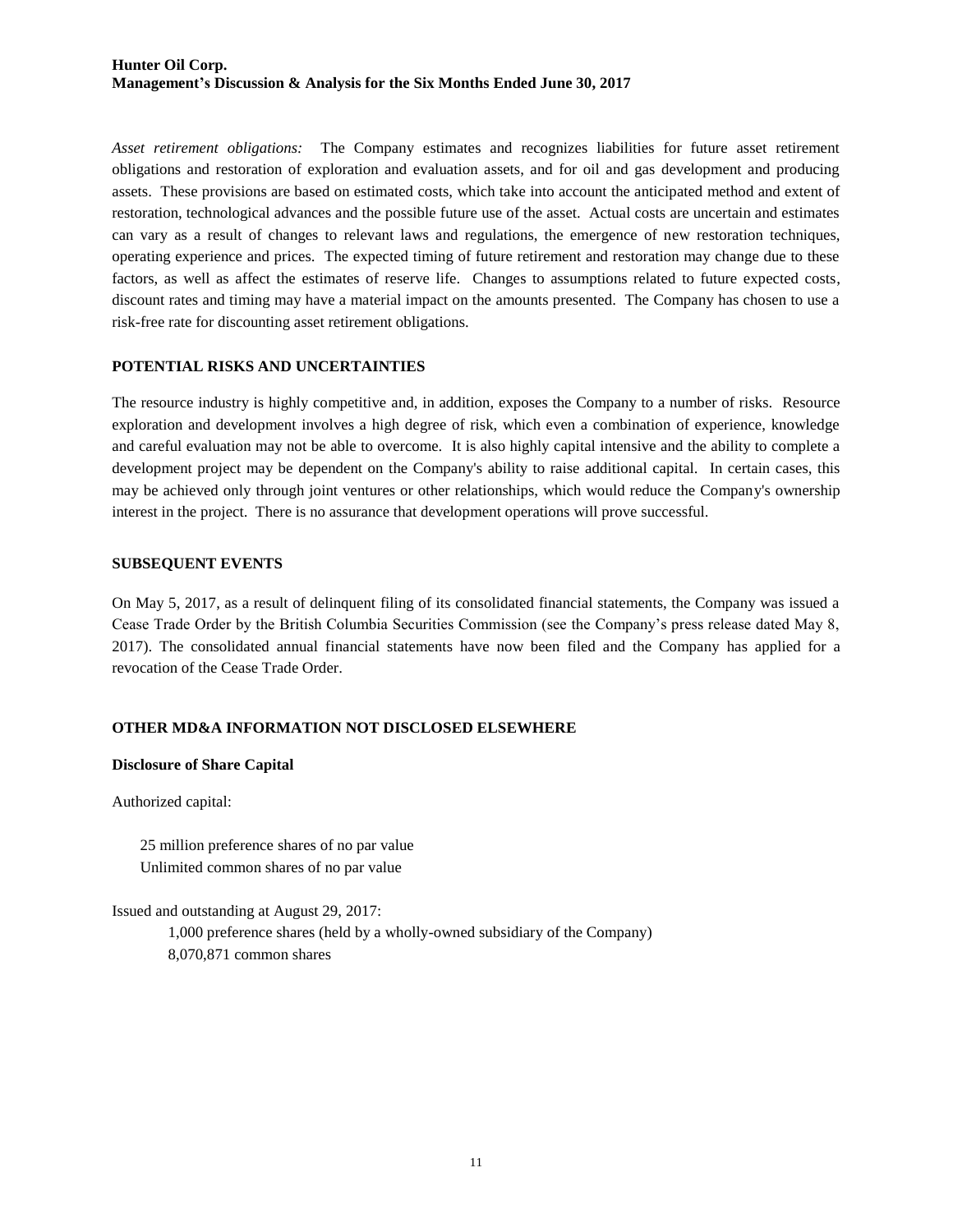#### **Forward-Looking Statements**

Certain statements contained in this Management's Discussion and Analysis and in certain documents incorporated by reference into this Management's Discussion and Analysis, contain estimates and assumptions which management are required to make regarding future events and may constitute forward-looking statements within the meaning of applicable securities laws. Management's assessment of future operations, drilling and development plans and timing thereof, other capital expenditures and timing thereof, methods of financing capital expenditures and the ability to fund financial liabilities, expected commodity prices and the impact on the Company, and the impact of the adoption of future changes in accounting standards may constitute forward-looking statements under applicable securities laws and necessarily involve risks including, without limitation, risks associated with oil and gas exploration, development, exploitation, the flexibility of capital funding plans and the source of funding therefore; production, marketing and transportation, loss of markets, volatility of commodity prices, the effect of the Company's risk management program, including the impact of derivative financial instruments; currency fluctuations, imprecision of reserve estimates, environmental risks, competition from other producers, inability to retain drilling rigs and other services, incorrect assessment of the value of acquisitions, failure to realize the anticipated benefits of acquisitions, the inability to fully realize the benefits of the acquisitions, delays resulting from or inability to obtain required regulatory approvals and ability to access sufficient capital from internal and external sources.

All statements other than statements of historical fact may be forward-looking statements. Forward-looking statements are often, but not always, identified by the use of words such as "seek", "anticipate", "plan", "continue", "estimate", "expect", "may", "will", "project", "predict", "potential", "targeting", "intend", "could", "might", "should", "believe" and similar other expressions. These statements involve known and unknown risks, uncertainties and other factors that may cause actual results or events to differ materially from those anticipated in such forward-looking statements. The Company believes that the expectations reflected in these forward-looking statements are reasonable but no assurance can be given that these expectations will prove to be correct and such forward-looking statements included in, or incorporated by reference into, this MD&A should not be unduly relied upon. These statements speak only as of the date of this MD&A, as the case may be. The Company does not intend, and does not assume an obligation, to update these forward-looking statements, except as required by securities law.

In particular, this MD&A and the documents incorporated by reference include, but are not limited to, forwardlooking statements pertaining to the following:

- the quantity of reserves and contingent resources;
- crude oil, natural gas,  $CO<sub>2</sub>$  and helium operations and production levels;
- capital expenditure programs, including drilling programs, asset retirement and abandonment activities and pipeline construction projects, and the timing and method of financing thereof;
- projections of market prices and costs;
- supply, demand and pricing for crude oil, natural gas, and  $CO_2$ ;
- expectations regarding the Company's ability to raise capital and to continually add to reserves through acquisitions and development
- drilling inventory, drilling plans and timing of drilling, re-completion and tie-in of wells;
- plans for production facilities construction and completion and the timing and method of funding thereof;
- productive capacity of wells, anticipated or expected production rates and anticipated dates of commencement of production;
- drilling, completion and facilities costs;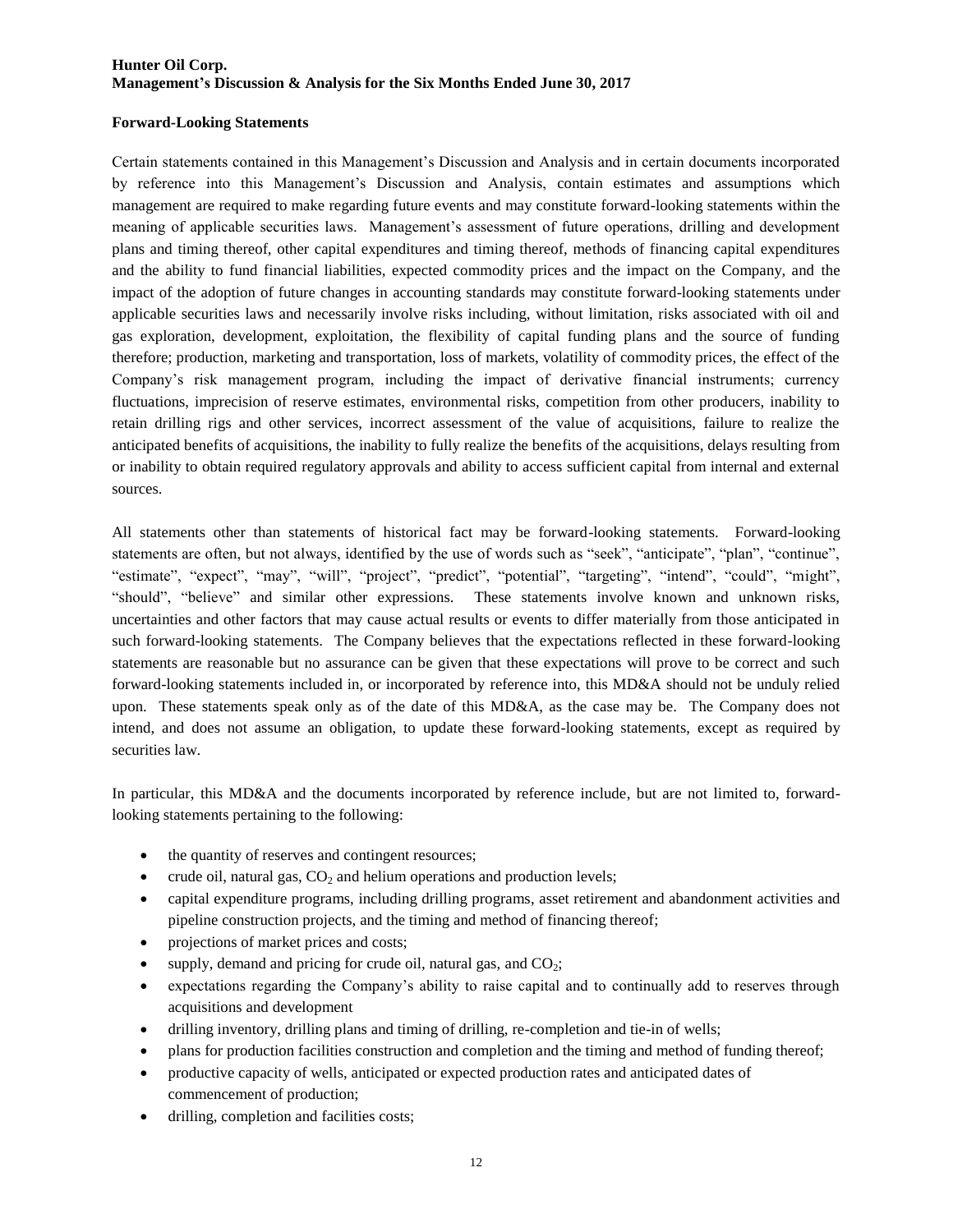- results of various projects of the Company;
- timing of receipt of regulatory approvals;
- timing and effect of production increases and the related effect and timing on operating costs per BOE;
- ability to lower cost structure in certain projects of the Company;
- growth expectations within the Company;
- $\bullet$  timing of development of undeveloped reserves;
- the tax horizon and tax related implications of the Company;
- supply and demand for oil, natural gas liquids and natural gas;
- the performance and characteristics of the Company's oil and natural gas properties;
- the Company's acquisition strategy, the criteria to be considered in connection therewith and the benefits to be derived therefrom;
- the impact of federal and state governmental regulation on the Company, either directly or relative to other oil and gas issuers of similar size;
- realization of the anticipated benefits of acquisitions and dispositions;
- weighting of production between different commodities;
- expected levels of royalty rates, production and workover costs, office field expenses, general and administrative costs, costs of services and other costs and expenses; and
- benefits or costs related to settlement of financial instruments
- treatment under government regulation and taxation, including carbon taxation regimes

Although the Company believes that the expectations reflected in the forward-looking statements are reasonable, there can be no assurance that such expectations will prove to be correct. The Company cannot guarantee future results, levels of activity, performance, or achievements. Moreover, neither the Company nor any other person assumes responsibility for the outcome of the forward-looking statements. Many of the risks and other factors are beyond the Company's control, which could cause actual results to differ materially from those anticipated in these forward-looking statements as a result of risk factors as set forth, but not limited to, those below and elsewhere in this MD&A:

- volatility in market prices for oil, natural gas, and  $CO_2$ ;
- liabilities and risks inherent in oil and natural gas operations;
- uncertainties associated with estimating reserves;
- competition for capital, acquisitions of reserves, undeveloped lands and skilled personnel;
- incorrect assessments of the value of acquisitions;
- incorrect assessments of the recoverability of asset costs and investments;
- geological, technical, drilling and processing problems; and
- governmental, regulatory and taxation regimes.

#### **ABBREVIATIONS AND DEFINITIONS**

#### **Crude Oil and Natural Gas Liquids Carbon Dioxide and Natural Gas**

| <b>Bbl</b>    | barrel                           | <b>B</b> cf     | billion cubic feet          |
|---------------|----------------------------------|-----------------|-----------------------------|
| <b>Bbls</b>   | <b>barrels</b>                   | CO <sub>2</sub> | carbon dioxide              |
| BBls/d        | barrels per day                  | Mcf             | thousand cubic feet         |
| <b>BOEPD</b>  | barrel of oil equivalent per day | <b>MMcf</b>     | million cubic feet          |
| <b>MMbbls</b> | million barrels                  | Mcf/d           | thousand cubic feet per day |
| Mbbls         | thousand barrels                 | MMcf/d          | million cubic feet per day  |
|               |                                  | <b>T</b> cf     | trillion cubic feet         |